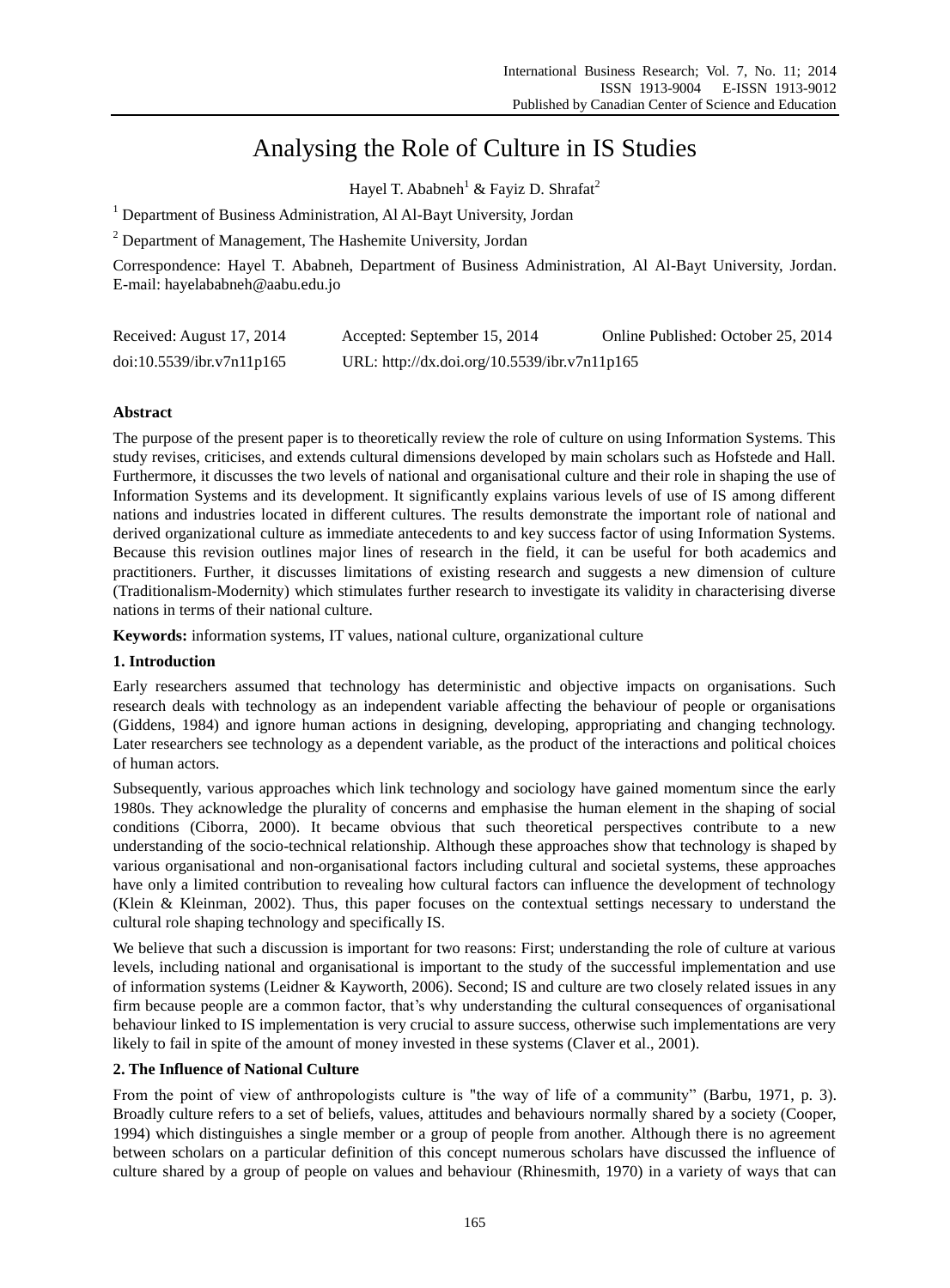speed up or delay the implementation of IT/IS. Based on Hofstede (1983, 1980) national culture is grouped into five basic dimensions: Power Distance, Individualism-Collectivism, Uncertainty Avoidance, Masculinity-Femininity, and Long Term-Short Term Orientation.

#### *2.1 Power Distance*

Refers to the degree to which the less powerful members of organisations within a country expect and accept that power is distributed unfairly (Hofstede, 1980). In the culture of low power distance the relationship between superior and subordinate is interdependent. Low power distance cultures exhibit relatively few layers (decentralisation). On the other hand in a culture of high power distance there is centralisation, respect for the hierarchy in an organisation and autocratic leadership.

Regarding the cultural effect on IS; power distance can affect the design of websites. High power distance organisations can design their websites in a way that emphasise the symbols of their power, whereas in low power distance organisations they focus on customers or the services provided (Marcus & Gould, 2000). High power distance organisations may use Information and Communication Technology (ICT) as a communication tool, in contrast, low power distance organisations favour face to face communication (Ali et al., 2002).

#### *2.2 Individualism-Collectivism*

This scale is a measure of whether people prefer to work individually or in cohesive groups (Hofstede, 1991). A collectivistic culture is characterised by close ties between individuals, often extended families (with uncles, aunts and grandparents), and sharing of responsibility. People in collectivistic cultures learn to think in terms of "we". In an individualistic culture everyone seeks self-actualisation; individuals tend to form looser relationships and learn to think in terms of "I". The differences between individualism and collectivism are illustrated in the table shown below.

| <b>Individualism</b>                                                                     | Collectivism                                                                                                         |
|------------------------------------------------------------------------------------------|----------------------------------------------------------------------------------------------------------------------|
| Everyone grows up to look after him/herself and his/herself<br>immediate family only.    | People are born into extended families or others in groups<br>which continue to protect them in exchange for loyalty |
| Identity is based on the individual                                                      | Identity is based on the social network to which one belongs                                                         |
| Low-context communication                                                                | High-context communication                                                                                           |
| Employee-employer relationship is a contract supposed to be<br>based on mutual advantage | Employee-employer relationship is received in moral terms,<br>like a family link                                     |
| Management is management of individuals                                                  | Management is management of groups                                                                                   |

Table 1. Differences between individualism and collectivism

Source: (Hofstede, 1980, cited in Kang and Araujo 2006).

IS can be used to encourage collectivism by adopting intranet, online discussions and Group Support Systems (GSS) to facilitate participative decision making via group discussions. However, Ho et al. (1989) argue that low individualism cultures may not prefer a computer-based communications because it lessens the group effect. In collectivist cultures that use computer-based communications you cannot pick up signals about the social situation and therefore there would be a tendency toward face-to-face contact across all communications tasks (Straub et al., 1997).

The study of consumer attitudes toward the Internet by Chau, Cole et al. (2002) demonstrated how attitudes vary significantly between Hong Kong (tendency to collectivism with shared loyalty and relationships) and the United States (tendency to individualism represented by personal competence and self-loyalty). Consequently the use of Internet varied noticeably between Hong Kong where the Internet is mainly used for social communication while in USA it is used mainly to search for information. In their study of the effect of culture on Group Decision Support Systems (GDSS), specifically Decision Conferencing (DC), Quaddus and Tung, (2002) reveal that culture plays a significant role in the effectiveness of decision making and the type of technologies used in Decision Conferencing. The use of Decision Conferencing differs according to people's values, preferences and beliefs. They conclude that it is important to consider the issue of cultural differences that explain possible differences in the use of IS.

*2.3 Uncertainty Avoidance*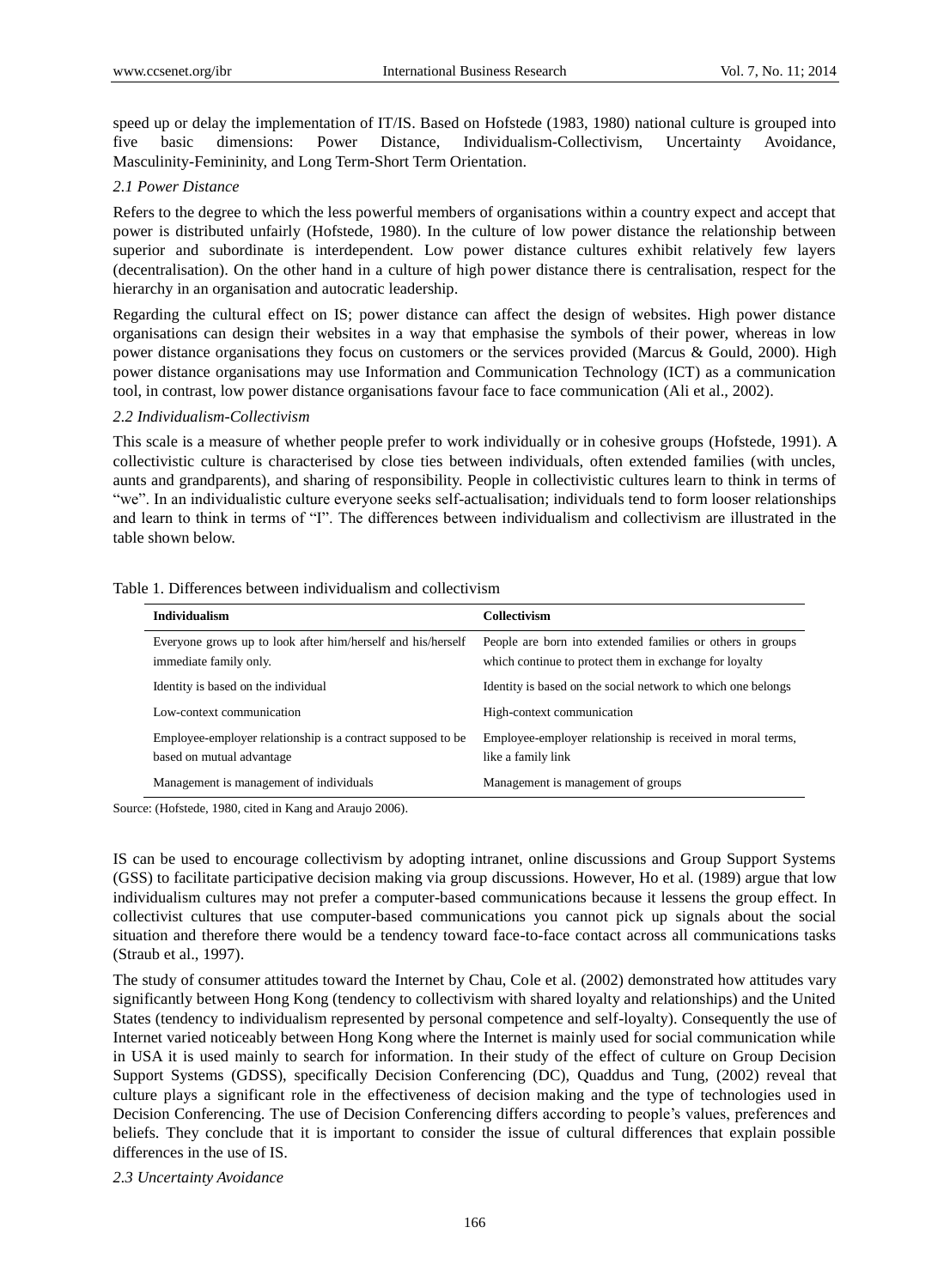Refers to the stability and level of ambiguity accepted in an organisation. People with high uncertainty avoidance try to limit conflict and risk while people with low uncertainty avoidance encourage conflict and risk taking (Swierczek, 1994). Uncertainty avoidance relates to a society's tolerance for uncertain, ambiguous, unstructured, unknown, surprising and different situations; it is about searching for truth. To minimise these situations high uncertainty avoidance cultures impose strict laws and regulations, safety and security measures.

For uncertain and ambiguous tasks it is thought that people will use face-to-face communication. For certain and clear tasks they use electronic media such as e-mail that are understood to be rather simple channels (Daft et al., 1986). In contrast, Steensma et al. (2000) found that firms with high uncertainty avoidance are more likely to use IT to avoid uncertainty. Firms are more willing to be exposed to the risks of uncertainty without the structure of IT. Additionally Leidner et al. (1999) argued that cultural values influence perceptions of the outcomes of executive information systems (EIS) use. They concluded that in countries with lower power distance and uncertainty avoidance technology was more favourably perceived.

## *2.4 Masculinity-Femininity*

This dimension compares between the rational achievement orientation and the emotional affiliation orientation. It represents the degree to which dominant values in societies are masculine (authoritative, assertive, competitive and acquisitive) rather than feminine (caring, people focused, concerned with life and environment quality). Masculine traits include assertiveness, materialism/material success, self concern, strength, power and individual achievements. A high masculine culture is highly related to interpersonal presence, so using technologies such as e-mail would not be favoured. In strong feminine cultures, face-to-face communications with rich interactional cues are necessary (Hill et al., 1998).

## *2.5 Long Term-Short Term Orientation*

Based on Confucian dynamism, Hofstede collaborated with Chinese scholars and added the fifth dimensions which contrasts long and short term orientation. In this dimension planning and decision making are important to a long term orientation (Inman et al., 2010). Thus organisations with a long term orientation may be more enthusiastic about using technology to assist in long term planning and decision making. It may be preferred to extend technology, regardless of the setting up costs, for the benefit of achieving long term objectives. Rose et al., (2003) investigated time-orientation as a cultural value. They concluded that subjects from monochronic cultures (United States and Finland) tended to be more concerned with website delays than those from polychronic cultures (Egypt & Peru).

As another way of analysing cultural differences between nations, Hall, (1976) has suggested the two extremes of context cultures which are high context and low context cultures.

## *2.6 High Context-Low Context*

Classifying culture into high and low-context is useful in explaining how people are socially bonded, responsible, committed, socially harmonised and communicated. Therefore it helps people to understand cultural differences more easily (Kim et al., 1998). A high-context culture is one in which people have intimate relationships with each other, a structure of social hierarchy exists and information is widely shared through simple messages with deep meaning (Kim et al., 1998). There is an emphasis on conformity and group orientation so the bonds between people extend beyond one's family to friends and society. Thus people are very committed to their actions and utterances. In terms of responsibility people in authority are personally responsible for the actions of subordinates, right down to the bottom of the hierarchy. For the purpose of saving face and in order to avoid social disharmony, high contextualised people tend to keep away from direct confrontation. Communication in a high context culture is fast, economical, efficient and satisfying. On the other hand in a low-context culture bonds between people are fragile. Thus people are highly individualised, alienated and fragmented. In terms of responsibility; it is diffused throughout the system (Hall, 1976).

Although these dimensions suggested by Hall, (1976) and Hofstede, (1983) have a widespread reputation, they are not sufficient to explain how culture can affect individual and group behaviour, and thus implementation and use of information technology within a society or organisation. Some cultural variations are overlooked such as religion and ethnocentrism. However Hofstede's work on culture gives a preliminary understanding to initiate a discussion of the impact of organisational culture. Although it is very widely cited it does not escape criticism. IritAlony, (2007) criticised the work of Hofstede by highlighting many of its shortcomings. In addition to its outdated results it focused on collecting the perceptions of employees working in a single company. It is also criticised for its inability to give sufficient information about cultural differences. Thus it is strongly recommended that other dimensions are added to the existing few dimensions (Hofstede, 2002).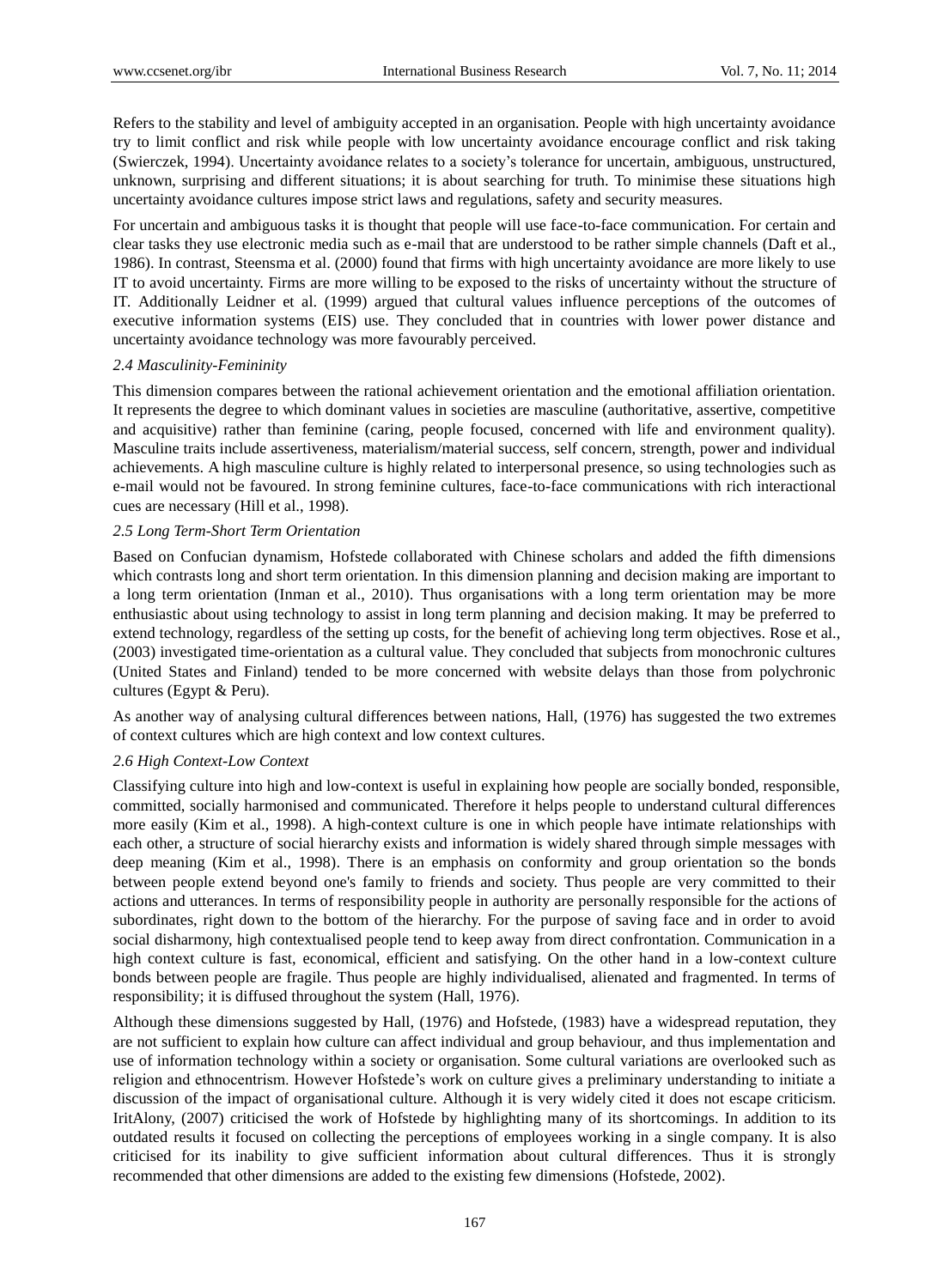In analysing these cultural studies it is notable that the level of modernity in nations is disregarded. Some societies can be distinguished from others in terms of their adherence to cultural heritage and maintenance of past ways and inclination to value their heritage and appreciate their traditions and customs. On the other hand some other nations pay more attention to modernity and try to develop their current reality through discarding the past and heading for the future in all spheres of life. Other nations however could be classified as an interface of traditional and modern culture. Pun et al., (2000) state that Chinese managers follow a blend of modern management philosophies developed by the western business schools, and traditional Chinese thinking that form a base for improving commitment and participation. It could be argued that management practices are influenced by the wide array of traditional ideas, institutions and culture. Thus, we suggest to incorporate Traditionalism-Modernity to the preceding dimensions of national culture.

# *2.7 Traditionalism-Modernity*

In traditionalism people feel proud of their history and accordingly they value their past experiences highly, they are more interactive and supportive of each other, harmonised and unified, sticking to their beliefs, attitudes and values, unreceptive to progressive thoughts and conservative. On the other hand modernity is characterised by the inclination towards respecting others' beliefs and attitudes and challenging the status quo, people are risk takers and optimistic about the future. The perception of the importance of traditionalism or modernity may be reflected in the style of managing business organisations. According to this way of thinking, managers might move towards innovations and improvements or towards keeping the traditional style of management and rejecting any kinds of change.

# **3. The Influence of Organisational Culture**

Organisational culture (OC) is derived from national culture and defined as "all the interactions, which take place between people, their relationships, and the feeling engendered by their behaviour" (Evans et al., 1996, p. 78). Davis, (1990) asserts that OC is concerned with how to manage, and how to compete. According to Schein, (2010, p. 18) organisational culture is defined as the:

*"Pattern of shared basic assumptions learned by a group as it solved problems of external adaptation and internal integration which has worked well enough to be considered valid and therefore, to be taught to new members as the correct way to perceive, think, and feel in relation to these problems".*

There is little agreement on the way to categorise OC. Cameron and Quinn, (2011) classified OC by four quadrants; the "hierarchy (control) culture" defined by maintaining efficient, reliable, fast, smooth flowing production or services; the "market (compete) culture" which concentrates on competitiveness, productivity and a need for stability and control; the "clan (collaborate) culture" in which an extended family shares values, beliefs and goals, and participation; and finally the "adhocracy (create) culture" that concentrates on dynamism, entrepreneurship and creativity. Another kind of classification was developed by Wallach, (1983) where three types of OC are distinguished: bureaucratic, innovative and supportive. Schein, (2010) lists a group of dimensions to describe the organisational culture as follows: the behavioural regularities and interactions between people, group norms, espoused values, formal philosophy, implicit rules, climate, embedded skills, habits of thinking, shared meanings, root metaphors and symbols, formal rituals and celebrations (pp. 14–16). Organisations are differentiated according to these manifestations of culture whether visible or not. These values or visible behaviours are determined and formulated by some individual, organisational and industrial characteristics such as people's cultural background and the organisational structure.

The paradigm cultural web (Johnson et al., 2008) contains six elements of OC. The web illustrates the behaviour of employees with each other and towards the external environment. These elements are stories which are told by employees to each other about important events, successes, disasters and heroes; symbols include logos, office structures, dress codes, job titles and the type of language and terminology commonly used in an organisation; rituals and routines which are the special events through which employees learn what is important in the organisation; power structure which relates to the distribution of power among employees in the organisation; control systems which include the pay, measurements and reward systems; organisational structure in terms of functions, departments, geographically-based business units, product-based business units, flat management hierarchies and large bureaucratic hierarchies (Johnson et al., 2008, Ward & Peppard, 2002).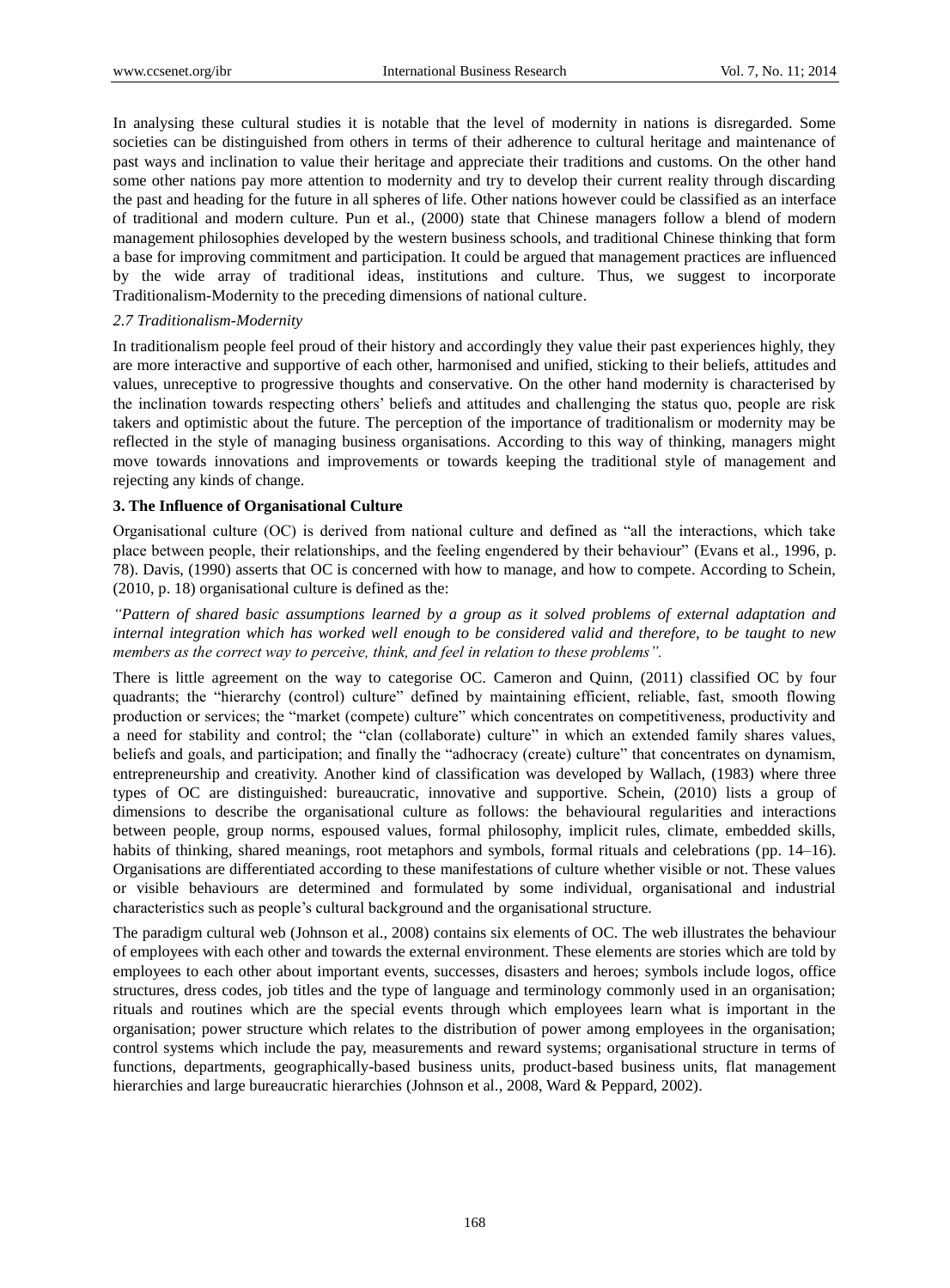

Figure 1. Paradigm cultural web

Source: (Johnson et al., 2008).

OC is a set of observable and unobservable characteristics (Capon & Disbury, 2000). Observables include values, symbols, rituals, behavioural patterns, language, rules and stories shared by members of a specific organisation, while unobservable characteristics include the shared values, norms, beliefs and assumptions of the organisation members. Both of these explain how internal problems are regularly solved and how the organisation deals with other issues related to customers, suppliers and the environment. This blend of characteristics illustrates the way things are done in an organisation.

Ahmed, (1998) states that a strong relationship exists between the corporate culture of an organisation and administrative and operational processes. For instance entrepreneurial, flexible, and innovative organisations will employ technology more efficiently or effectively than those organisations driven by cost efficiency (Sabherwal & Chan, 2001). Entrepreneurial firms might utilise certain technology more effectively or efficiently than other firms.

Quinn, (1988) developed a model that constituted of two axes; one for internal and external focus and the other representing the level of flexibility and control. Consequently the model has four quadrants; support orientation (internal flexibility) covering participation, trust, group cohesion, informal and verbal communication; innovation orientation (external flexibility) describing learning from outside the borders of the organisation, risk taking, creativity, informal and cross way communication; rule orientation (internal control) relates to respect for authority, specialisation and formal ways of communicating; goal orientation (external control) relates to the setting of objectives taking into considerations the external environment.

Organisational culture is regularly identified as consisting of a number of elements. One of these elements is organisational trust, which has been studied by many researchers (Fink, 1998, Brien, 1998). According to (Ruppel & Harrington, 2001), ethical culture (an atmosphere of trust and concern for other people), developmental culture (flexibility and innovation) and hierarchical culture (policies, procedures and information management) facilitate the implementation of an intranet. They recommended management ensure that the appropriate values are in place to optimise intranet implementation and its subsequent use. Another way of categorising the features of organisational culture was proposed by Hofstede, (1998) who demonstrated six independent dimensions by which organisational culture could be described. Hofstede's six dimensions are:

Process-oriented versus Results-oriented: this dimension differentiates between the concentration on means or ends (goals) while performing tasks; if work is done in a routine and bureaucratic way it is process oriented and then culture could be described as a weak one but if the organisational units focus on achieving results with little interest in the means then the culture could be described as strong.

Job-oriented versus Employee-oriented: the former focuses on doing jobs and the performance level of employees but the latter shows a wider responsibility that it focuses on the employees well being.

Professional (highly educated employees) versus Parochial (basically knowledgeable employees): in contrast to professional culture parochial people feel that their behaviour in the home as well as on the job is influenced by the organisational norms. They have a narrow vision of the future and are characterised by high loyalty to the employing organisation (Gouldner, 1958).

Open versus Closed systems: how well or otherwise the organisation deals with external circumstances. In an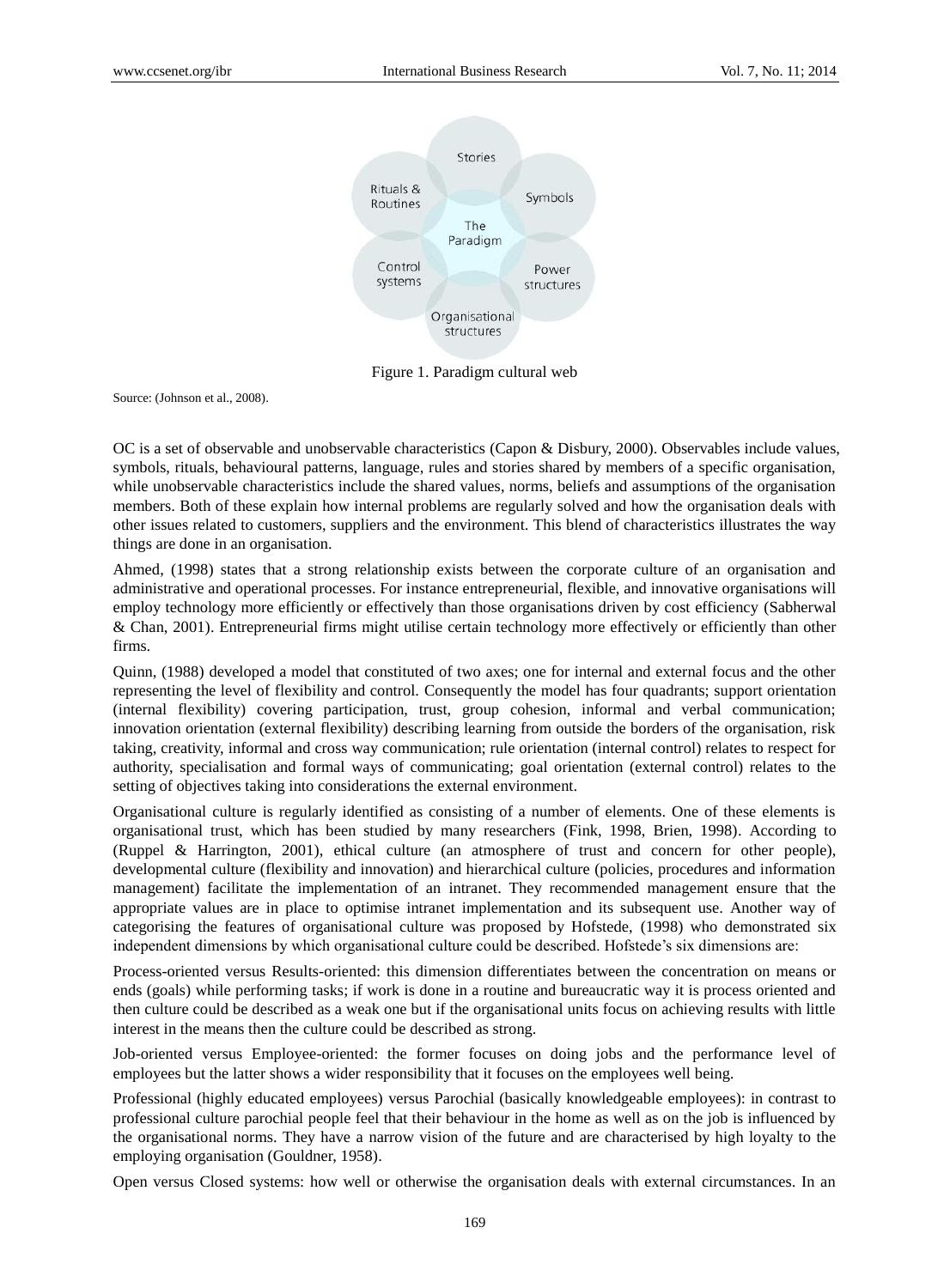open system people are easily familiarised while in a closed system familiarity would take long time.

Tight versus Loose internal control: this dimension measures the degree of control maintained over employees. The most valuable goal of tight control is to achieve lower costs, to keep the time from being wasted and to perform tasks effectively.

Pragmatic (Flexibility) versus Normative way (Rigidity) of dealing with the environment: in the pragmatic organisation there is a strong need to serve customers at the highest level while in normative organisations, following rules and procedures is more important than achieving results.

According to Martinsons, (1994) political and cultural factors account for more of the difference in IT use between organisations than macroeconomic or technical factors. Similarly, Robey and Rodriguez-Diaz, (1989) assert that the implementation success of accounting information systems may be a result of similar cultural values shared between the headquarters and their subsidiaries. In another study conducted by Harper and Utley, (2001) it was found that cultures with people orientation tended to have superior levels of implementation success than those cultures with more production orientation. The same study revealed a number of cultural attributes that had a positive correlation with implementing and using IT systems. These attributes are autonomy, flexibility, team-oriented work, trust and sharing information freely. In a more task-oriented culture, Kanungo, (1998) found that computer-network use had more impact on user satisfaction than in people-oriented cultures. On the other hand the cultural values that dominate military organisations contributed to less successful implementation of information systems (Tolsby, 1998). Robbins, (1990) found that a culture characterised by effectively integrated subgroups would yield improved technology performance outcomes. This suggests that integrated cultural values among organisational subgroups will lead to more efficient use of IT, especially when subgroups are interdependent. In summary, when IS and OC are in harmony then IS will be accepted and readily implemented, communication become easier, it creates cohesion among the members of a firm and the anxiety created by IS is minimised (Claver et al., 2001).

# **4. Methodology**

Due to the fact that a large body of culture literature exists, we chose to limit our analysis of research studies to those where both IT and culture were significant themes of the manuscript. The analysis varied from an extraction of general themes to a specific and detailed analysis. This approach was implemented in order to eliminate the possibility of having an unmanageable amount of articles with limited value. In spite of this rich tradition of inquiry in both organizational and national-cultural IS research, we believe that a comprehensive review that examines both streams of IT-culture research can help provide a more complete perspective of the relationship of culture to IT (Leidner & Kayworth, 2006).

#### **5. Conclusion**

This paper analyse the literature addressed cultural influence on organisational operations by highlighting the main cultural dimensions at both national and organisational levels. We argue that current cultural dimensions are not sufficient in explaining the differences between nations. Thus we claim to add "Modernity-Traditionalism" dimension to be included while studying national culture. It extends to describe how the culture on its two levels, national and organisational, influences the use of IS. Depending on the national and organisational culture, the use of IT systems may not produce the desired organisational results. It is clearly noticed how cultural values shape the way in which information technology is used. Cultural values were embedded in the design and use of these technologies therefore culture should be acknowledged when introducing an IT system in order to resolve some problems associated with its use. As a result to attain the use of technology at the desired level cultural attributes should be considered in advance.

The above discussion focuses on addressing the different aspects of culture prevailing in business organisations. More specifically it illuminates the role of culture in IS implementation and diffusion to give an enriched understanding of the cultural settings that could help in clarifying the prospects of IS use. The overview of culture discussed separately here illustrates the importance of culture and the impact that each of Hofstede's dimensions has on IS implementation and use. In light of this the current use and future potential use of IS can be contextually understood with understanding and meaning.

Many writers i.e., Martinsons, (1994), Kanungo, (1998), and Ruppel & Harrington (2001) have asserted that effective use of IS depends on the development of a corporate culture. Some recent studies also argue that an organization could achieve better use of IS through establishing supportive cultural attributes (Harper & Utley, 2001, IritAlony, 2007, Kang & Araújo, 2006). Thus, a firm should not only focus on developing technology but also establishing a corporate culture that concentrates on some corporate values such as competitiveness,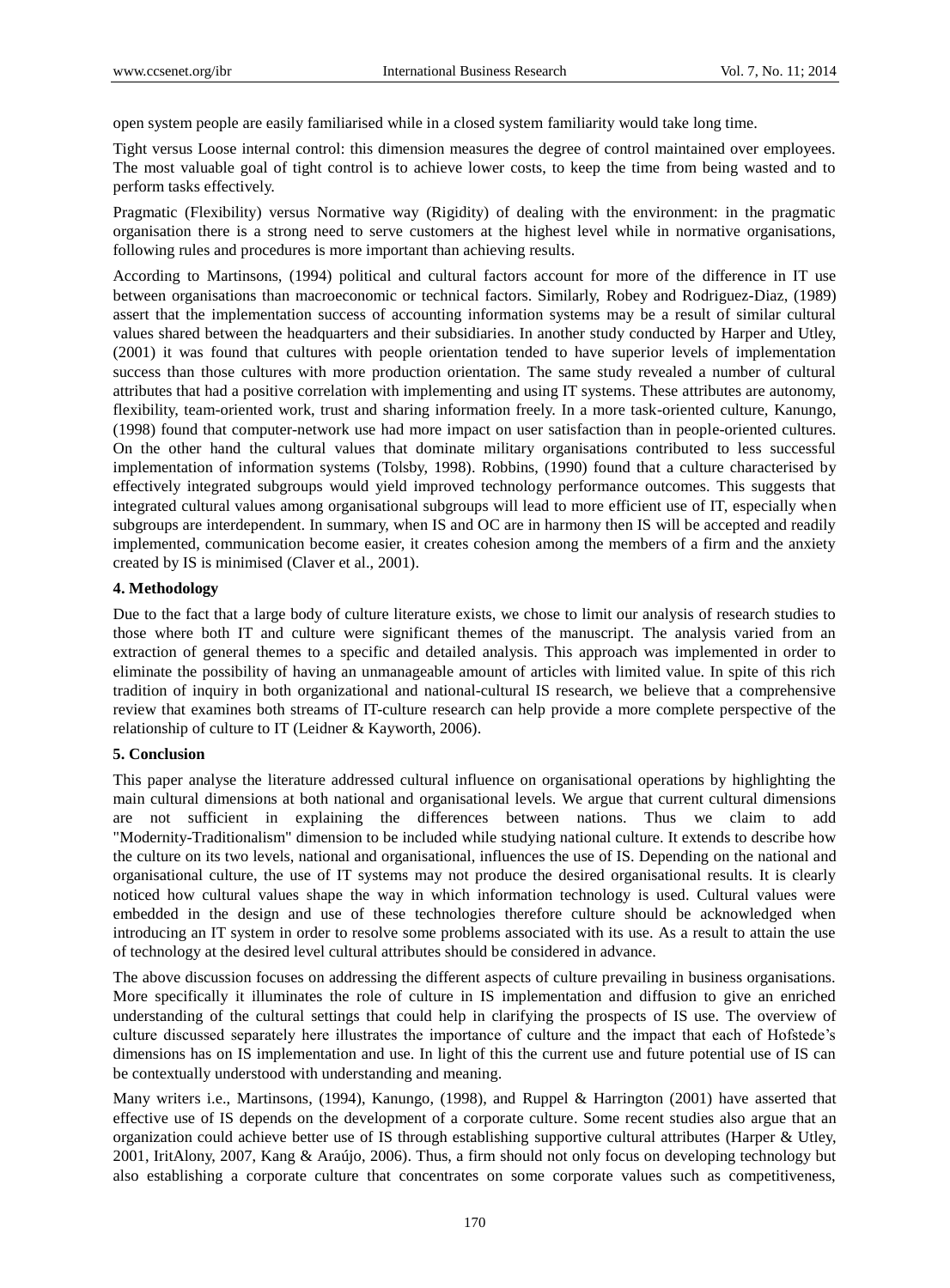productivity, flexibility, adhocracy, innovation, trust, and group cohesion.

#### **References**

- Ahmed, P. K. (1998). Culture and climate for innovation. *European Journal of Innovation Management, 1*, 30–43. http://dx.doi.org/10.1108/14601069810199131
- Ali, A., & Wahabi, R. (1995). Managerial value systems in Morocco. *International Studies of Management & Organization, 25*.
- Ali, Pascoe, C., & Warne, L. (2002). Interactions of organizational culture and collaboration in working and learning. *Educational Technology & Society, 5*, 2002.
- Barbu, Z. (1971). *Society, culture, and personality: an introduction to social science*. Schocken Books.
- Brien, A. (1998). Professional ethics and the culture of trust. *Journal of Business Ethics, 17*, 391–409. http://dx.doi.org/10.1023/A:1005766631092
- Cameron, K. S., & Quinn, R. E. (2011). *Diagnosing and changing organizational culture: Based on the competing values framework*. Jossey-Bass.
- Cameron, K., & Quinn, R. (1999). *Diagnosing and changing organizational culture: based on the competing values framework*. Addison-Wesley.
- Capon, C., & Disbury, A. (2000). *Understanding organisational context*. Financial Times/Prentice Hall.
- Chau, P. Y. K., Cole, M., Massey, A. P., Montoya-Weiss, M., & O'keefe, R. M. (2002). Cultural differences in the online behavior of consumers. *Commun. ACM, 45*, 138–143. http://dx.doi.org/10.1145/570907.570911
- Ciborra, C. (2000). *From control to drift: the dynamics of corporate information infastructures*. Oxford University Press.
- Claver, E., Llopis, J., Gonzalez, M. R., & Gascó, J. L. (2001). The performance of information systems through organizational culture. *Information Technology & People, 14*, 247–260. http://dx.doi.org/10.1108/09593840110402149
- Cooper, R. B. (1994). The inertial impact of culture on IT implementation. *Information & Management, 27*, 17–31. http://dx.doi.org/10.1016/0378-7206(94)90099-X
- Daft, R., Lengel, R., Trevino, L., Texas, A., & Research, U. S. O. O. N. (1986). *The Relationship Among Message Equivocality, Media Selection, and Manager Performance: Implications for Information Support Systems*. Texas A And M Univ College Station, Dept Of Management.
- Davis, S. (1990). *Managing corporate culture*. Harper & Row.
- Elsayed-Ekjiouly, S. M., & Buda, R. (1993). Organizational conflict: A comparative analysis of conflict styles across cultures. *International Journal of Conflict Management, 7*, 71–81. http://dx.doi.org/10.1108/eb022776
- Evans, B., Jeffries, D., & Reynolds, P. (1996). *Training for Total Quality Management*. Kogan Page.
- Fink, D. (1998). Guidelines for the successful adoption of information technology in small and medium enterprises. *International Journal of Information Management, 18*, 243–253. http://dx.doi.org/10.1016/S0268-4012(98)00013-9
- Giddens, A. (1984). *The constitution of society: outline of the theory of structuration*. University of California Press.
- Gouldner, A. W. (1958). Cosmopolitans and locals: toward an analysis of latent social roles. II. *Administrative Science Quarterly, 2*, 444–480. http://dx.doi.org/10.2307/2390795
- Hall, E. T. (1976). *Beyond culture*. Anchor Press.
- Harper, G. R., & Utley, D. R. (2001). Organizational culture and successful information technology implementation. *Engineering Management Journal, 13*, 11–15.
- Hill, C. E., Loch, K. D., Straub, D. W., & El-Sheshai, K. (1998). A qualitative assessment of Arab culture and information technology transfer. *Journal of Global Information Management, 6*, 29–38. http://dx.doi.org/10.4018/jgim.1998070103
- Ho, T. H., Raman, K. S., & Watson, R. T. (1989). Group decision support systems: the cultural factor. *Proceedings of the tenth international conference on Information Systems.* Boston, Massachusetts, United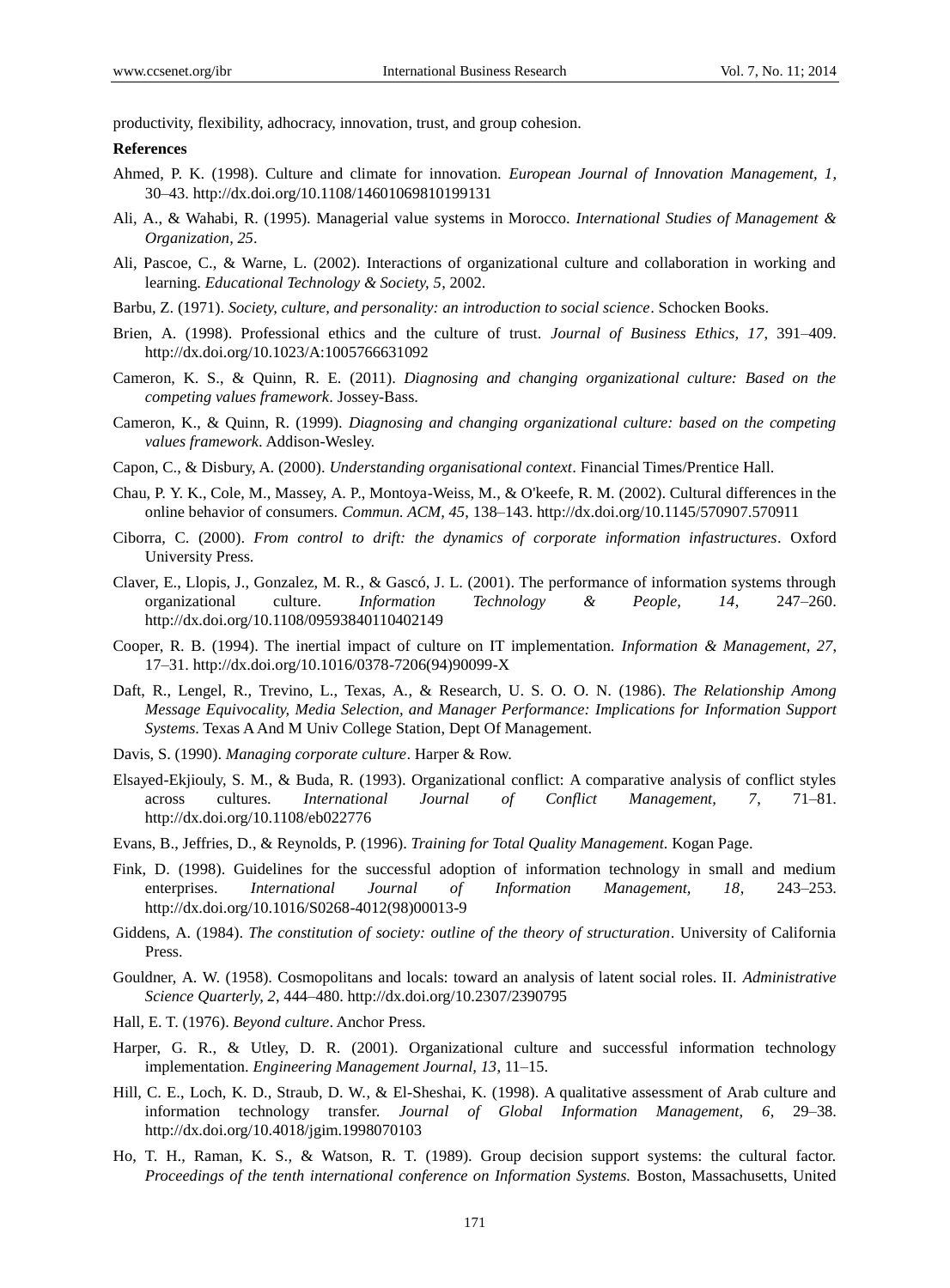States: ACM.

Hofstede, G. (1980). *Culture's consequences, international differences in work-related values*. Sage Publications.

- Hofstede, G. (1983). The cultural relativity of organizational practices and theories. *Journal of International Business Studies, 14*, 75–89. http://dx.doi.org/10.1057/palgrave.jibs.8490867
- Hofstede, G. (1991). *Cultures and organizations: software of the mind*. McGraw-Hill.
- Hofstede, G. (1998). Attitudes, values and organizational culture: Disentangling the concepts. *Organization Studies, 19*, 477. http://dx.doi.org/10.1177/017084069801900305
- Hofstede, G. (2002). Dimensions do not exist: A reply to Brendan McSweeney. *Human Relations, 55*, 1355–1361. http://dx.doi.org/10.1177/0018726702055011921
- Hofstede, G. (2005). *Cultures and organizations: software of the mind*. McGraw-Hill.
- Inman, M., O'sullivan, N., & Murton, A. (2010). *Unlocking Human Resource Management*. Oxford Univ Pr.
- Iritalony, M. J. (2007). The cultural impact of information systems–through the eyes of Hofstede–a critical journey. *Information and Beyond: Part I, 4*, 407.
- Johnson, G., Scholes, K., & Whittington, R. (2008). *Exploring corporate strategy: text & cases*. Financial Times Prentice Hall.
- Kang, K., & Araújo, J. (2006). *Cultural and Requirement Aspects on International E-commerce sites*. Las Vegas, Nevada, USA.
- Kanungo, S. (1998). An empirical study of organizational culture and network-based computer use. *Computers in Human Behavior, 14*, 79–91. http://dx.doi.org/10.1016/S0747-5632(97)00033-2
- Kaynak, E. (1986). International business in the Middle East. In Kaynak, E. (Ed.), *International Business in the Middle East.* Berlin: Walter de Gruyter.
- Kim, D., Pan, Y., & Park, H. S. (1998). High- Versus Low-Context Culture: A Comparison of Chinese, Korean and American Cultures. *Psychology & Marketing, 15*, 507–521. http://dx.doi.org/10.1002/(SICI)1520-6793(199809)15:6<507::AID-MAR2>3.0.CO;2-A
- Leidner, D. E., & Kayworth, T. (2006). Review: A review of culture in information systems research: Toward a theory of information technology culture conflict. *MIS Quarterly, 30*, 357–399.
- Leidner, D. E., Carlsson, S., Elam, J., & Corrales, M. (1999). Mexican and Swedish Managers' Perceptions of the Impact of EIS on Organizational Intelligence, Decision Making, and Structure. *Decision Sciences, 30*, 632–658. http://dx.doi.org/10.1111/j.1540-5915.1999.tb00901.x
- Marcus, A., & Gould, E. W. (2000). Crosscurrents: cultural dimensions and global Web user-interface design. *Interactions, 7*, 32–46. http://dx.doi.org/10.1145/345190.345238
- Martinsons, M. G. (1994). Benchmarking human resource information systems in Canada and Hong Kong. *Information & Management, 26*, 305–316. http://dx.doi.org/10.1016/0378-7206(94)90028-0
- Pun, K. F., Chin, K. S., & Lau, H. (2000). A review of the Chinese cultural influences on Chinese enterprise management. *International Journal of Management Reviews, 2*, 325–338. http://dx.doi.org/10.1111/1468-2370.00045
- Quaddus, M., & Tung, L. L. (2002). Explaining cultural differences in decision conferencing. *Communications of the ACM, 45*, 93–98. http://dx.doi.org/10.1145/545151.545157
- Quinn, R. (1988). *Beyond Rational Management: Mastering the Paradoxes and Competing Demands of High Performance*. Natl Book Network.
- Rhinesmith, S. (1970). *Cultural-organizational analysis: the interrelationship of value orientations and managerial behavior*. McBer.
- Robbins, S. P. (1990). *Organization theory: structure, design, and applications*. Prentice Hall.
- Robey, D., & Rodriguez-Diaz, A. (1989). The organizational and cultural context of systems implementation: Case experience from Latin America. *Information & Management, 17*, 229–239. http://dx.doi.org/10.1016/0378-7206(89)90046-3
- Rose, G. M., Evaristo, R., & Straub, D. (2003). Culture and consumer responses to Web download time: A four-continent study of mono and polychronism. *Engineering Management, IEEE Transactions on, 50,*